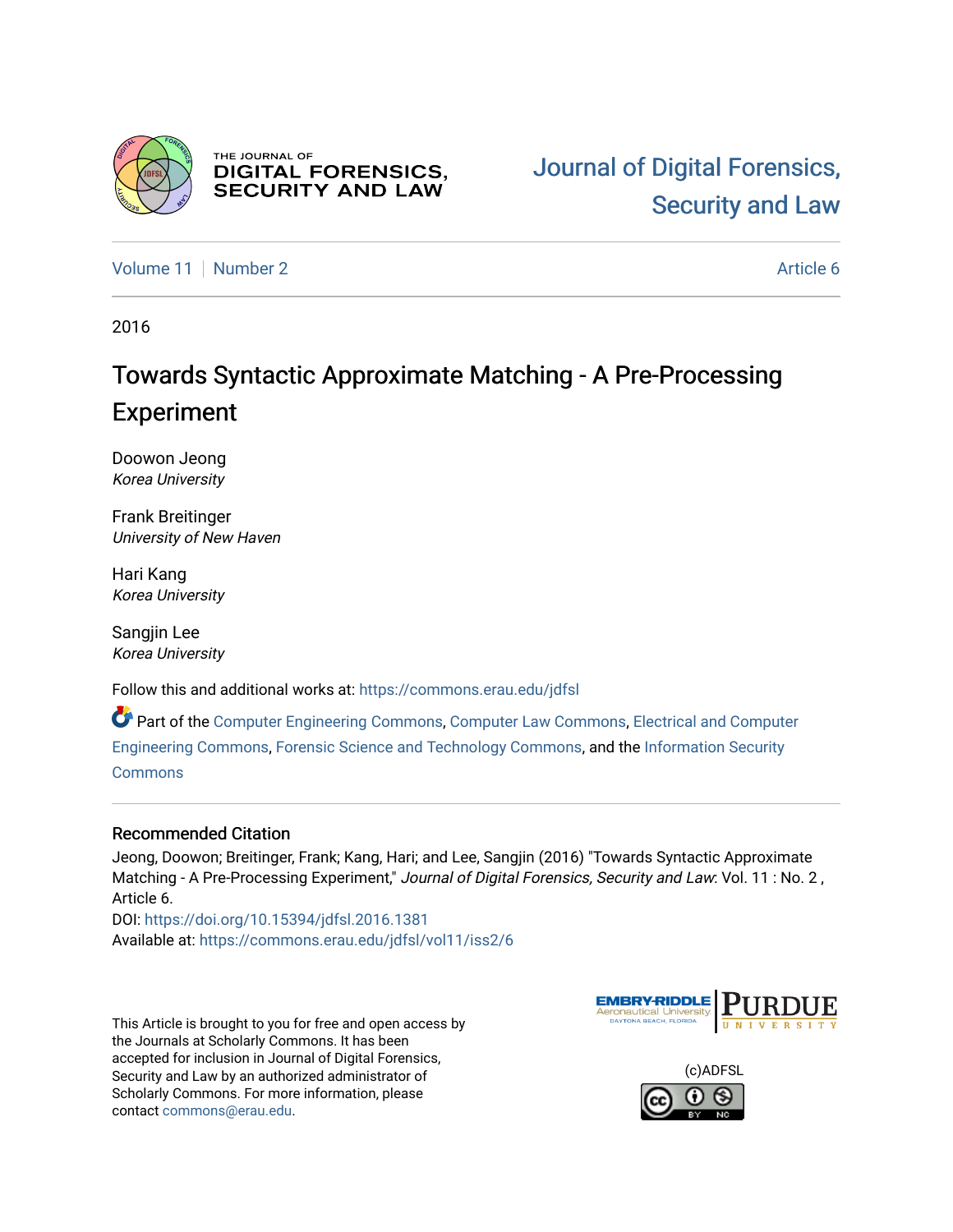# <span id="page-1-0"></span>TOWARDS SYNTACTIC APPROXIMATE MATCHING – A PRE-PROCESSING EXPERIMENT

Doowon Jeong<sup>1</sup>, Frank Breitinger<sup>2</sup>, Hari Kang<sup>1</sup> and Sangjin Lee<sup>1</sup>

<sup>1</sup>Center for Information Security Technologies (CIST) Korea University, 145 Anam-ro, Seongbuk-Gu, Seoul, Republic of Korea {dwjung77, imstrong89}@gmail.com, {sangjin}@korea.ac.kr

<sup>2</sup>Cyber Forensics Research & Education Group (UNHcFREG) Tagliatela College of Engineering, ECECS University of New Haven, 300 Boston Post Rd, West Haven, CT 06516 {FBreitinger}@newhaven.edu

### ABSTRACT

Over the past few years, the popularity of approximate matching algorithms (a.k.a. fuzzy hashing) has increased. Especially within the area of bytewise approximate matching, several algorithms were published, tested, and improved. It has been shown that these algorithms are powerful, however they are sometimes too precise for real world investigations. That is, even very small commonalities (e.g., in the header of a file) can cause a match. While this is a desired property, it may also lead to unwanted results. In this paper, we show that by using simple pre-processing, we significantly can influence the outcome. Although our test set is based on text-based file types (cause of an easy processing), this technique can be used for other, well-documented types as well. Our results show that it can be beneficial to focus on the content of files only (depending on the use-case). While for this experiment we utilized text files, Additionally, we present a small, self-created dataset that can be used in the future for approximate matching algorithms since it is labeled (we know which files are similar and how).

Keywords: Bytewise Approximate Matching, Pre-processing, Syntactic Similarity, Digital forensics.

### 1. INTRODUCTION

Nowadays, one of the biggest challenges in the digital forensic investigation process is that examiners are overwhelmed with data – a forensic case can easily consist of several 100 GBs. Finding the few relevant files for a specific case resembles finding a needle in a haystack. A common procedure for reducing the amount of data is known file filtering where files can either be filtered in (suspicious files) or filtered out (irrelevant files). Traditionally, this is solved using cryptographic hash functions which are very efficient but have the drawback of only identifying exact duplicates. In order to overcome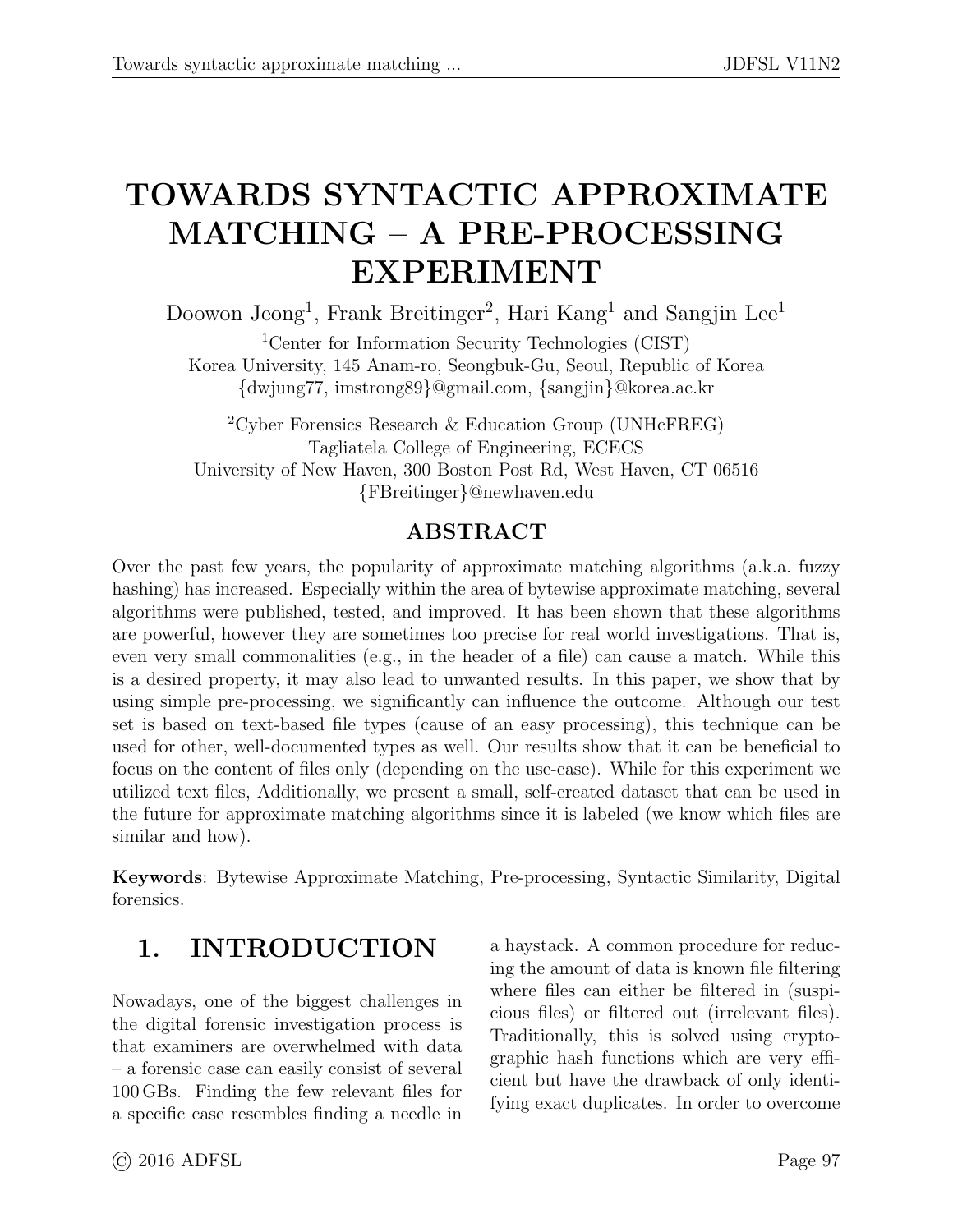this drawback, the community came up with approximate matching, which allows investigators to calculate the probability of similarity between two or more similar objects, such as media, stream, and other files. According to the definition from [Breitinger, Guttman,](#page-11-0) [McCarrin, Roussev, and White](#page-11-0) [\(2014\)](#page-11-0), "approximate matching methods can be placed in one of three main categories":

- Bytewise matching focuses on the complete underlying byte sequence that make up and digital object.
- Syntactic matching is similar to bytewise but considers internal structures of the input, e.g., ignoring the header of a network packet.
- Semantic matching operates on the contextual level and is therefore close to the cognitive abilities of humans, e.g., two images can be identical but have different byte structure (PNG vs. JPG).

Current research focuses on either the bytewise or the semantic level where especially the former approach comes with a significant problem. While bytewise approximate matching shows high reliability and accuracy for randomly generated inputs [\(Breitinger, Stivaktakis, & Roussev,](#page-12-0) [2014\)](#page-12-0), there are drawbacks with real world scenarios. As discussed by [Garfinkel and Mc-](#page-12-1)[Carrin](#page-12-1) [\(2015\)](#page-12-1), many inputs have 'common blocks' which yield to undesired matches. Note, these are not false positives since there is similarity, however these are undesired matches since they are not wanted from an investigator perspective. For instance, "the most common block is the block of all NULLs, which is used to initialize blank media and is also found in many document and database files." Thus, the benefits for a practical investigation environment are rather low. In other words, existing metadata of inputs can lead to undesired results.

In this paper, we analyze the impact and effectiveness of the pre-processing of inputs where pre-processing separates the content from its metadata. Our tests focus on the four common file formats EML (emails), PDF, DOC and HTML. Our experimental results show that pre-processing can significantly impact the results of bytewise approximate matching. Additionally, we present a small self-created dataset which can be used for testing purposes and be downloaded from [http://forensic.korea](http://forensic.korea.ac.kr/prepocessing_testset) [.ac.kr/prepocessing](http://forensic.korea.ac.kr/prepocessing_testset)\_testset.

The rest of the paper is organized as follows: The background and related work is discussed in Sec. [2.](#page-2-0) Next, we briefly explain the problem as well as the concept of our idea. In Sec. [4](#page-5-0) we show our results.

## <span id="page-2-0"></span>2. BACKGROUND AND RELATED WORK

The usage of approximate matching with digital forensics (a.k.a. similarity hashing or fuzzy hashing) is a rather new domain and probably started with an idea from [Kornblum](#page-12-2) [\(2006\)](#page-12-2) named context-triggered piecewise hashing. Subsequently, a small community emerged around that field and presented new algorithms, finally coming up with a definition in 2014 – Special Publication 800-168 from the National Institute of Standards and Technology (NIST, [Breitinger, Guttman, et al.](#page-11-0) [\(2014\)](#page-11-0)).

As outlined in the introduction, the definition divides approximate matching algorithms into three categories: semantic, syntactic and bytewise matching. While there are several implementations for semantic and bytewise algorithms, the syntactic area is rather untouched. Syntactic algorithms operate on byte sequences but have the ability to consider the internal structure of inputs. For instance, syntactic approaches may ig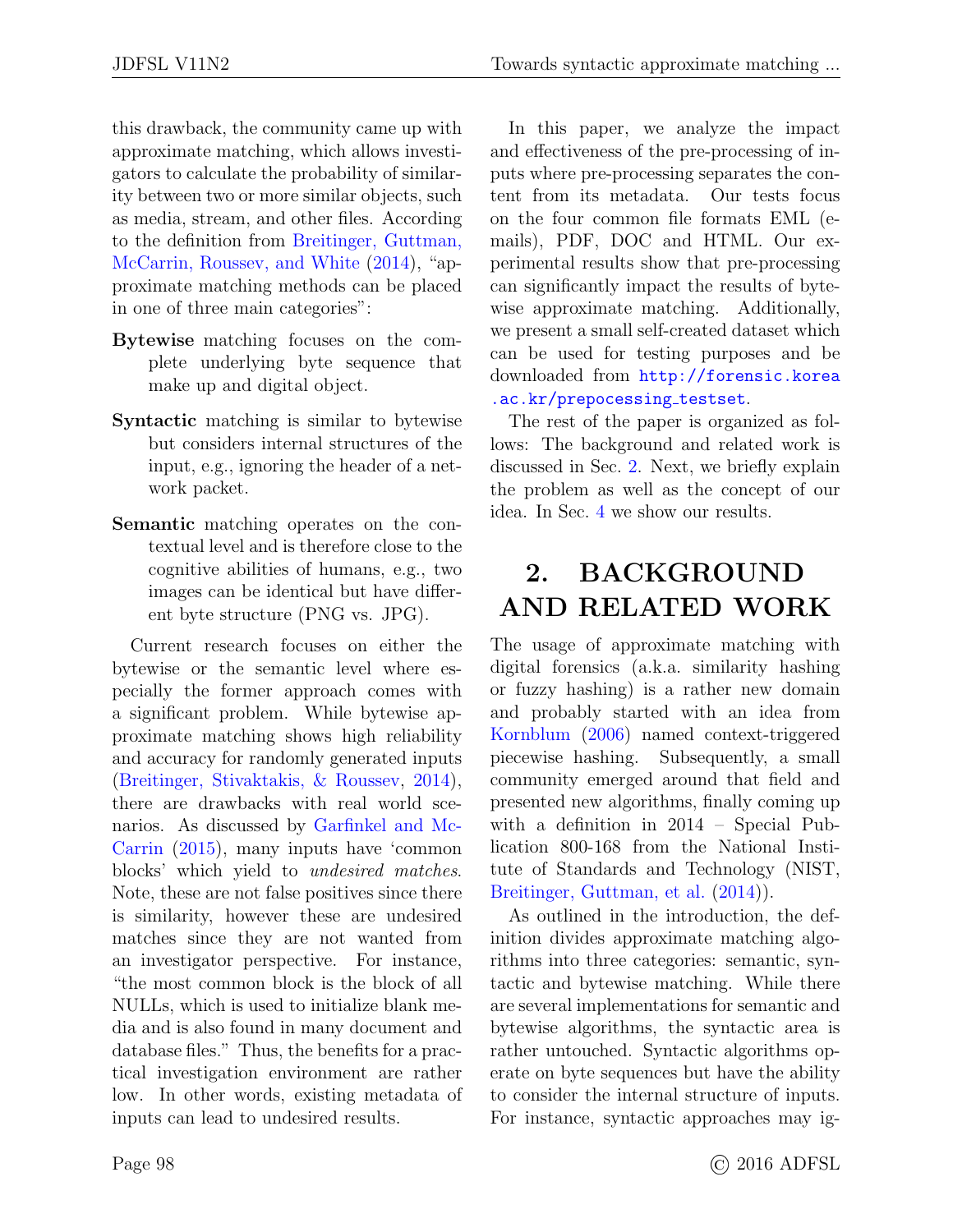nore header / footer information or HTMLtags.

### 2.1 Bytewise approximate matching algorithms

Currently, there are three major implementations for bytewise approximate matching, which we will briefly discuss:

- ssdeep was presented by [Kornblum](#page-12-2) [\(2006\)](#page-12-2) and is based on the concept of contexttriggered piecewise hashing (called fuzzy hash). The idea is to divide an input into chunks, hash each chunk and concatenate the chunk-hashes. The peculiarity of ssdeep is that instead of dividing the input into chunks of an equal size (as it is done by  $\texttt{dcf1dd}^1$  $\texttt{dcf1dd}^1$  $\texttt{dcf1dd}^1$ ), the implementation utilizes a rolling hash that slides through the input, byte by byte, and considers the current context (7 bytes). If the rolling hash matches a specific requirement, the end of a chunk is found.
- sdhash was introduced by Roussey  $(2010)$ . In contrast to ssdeep, this approach selects statistically improbable features in an input (sequences of 64 bytes) and hashes these features using SHA1. The SHA1 digests are then split into 5 subhashes where each sub-hash sets one bit in a Bloom filter<sup>[2](#page-1-0)</sup> [\(Bloom,](#page-11-1) [1970\)](#page-11-1). Each Bloom filter can hold a fixed number of features. Once this maximum is reached, a new filter is created and filled. Thus, the final similarity digest of a file is a sequence of 1 or more Bloom filters.

<sup>1</sup><http://forensicswiki.org/wiki/Dcfldd> (last accessed July 25th, 2016).

mrsh-v2 is a combination of both aforementioned implementations and was published by [Breitinger and Baier](#page-11-2) [\(2013\)](#page-11-2). Like ssdeep, this approach utilizes a rolling hash to divide the input into chunks. After identifying all chunks, it stores the chunk hashes into Bloom filters.

Several analyses and comparisons of these algorithms showed that (a) ssdeep can be overcome by an active adversary [\(Baier &](#page-11-3) [Breitinger,](#page-11-3) [2011\)](#page-11-3) and (b) sdhash is slightly slower but more precise than mrsh-v2 [\(Breitinger, Stivaktakis, & Roussev,](#page-12-0) [2014\)](#page-12-0).

### 2.2 Approximate matching for digital investigations

The usage of approximate hash based matching (AHBM) for digital forensics and "how AHBM can be applied in digital investigations" was analyzed by [Bjelland, Franke, and](#page-11-4) Årnes  $(2014)$ . In their paper the authors discuss three modes of operation: Search, Streaming and Clustering.

Search is the traditional approach and des-cribes the scenario where an investigator is looking for matches of inputs against a set / database (the authors call them leads), e.g., compare file A against the set / database. Streaming mode describes the situation where continuous data is passed to the system (e.g., in case of an intrusion detection system). The difference between Search and Streaming mode is that in the former case the search space is rather large while in the latter case the search space should be small to work efficiently. *Cluster*ing mode can be utilized to organize a set and cluster similar data. Note, in all cases it requires  $N \times M$  comparisons where N is the input size (e.g., network packets of the intrusion detection system) and  $M$  is the search space<sup>[3](#page-1-0)</sup>. This also reveals a current problem

<sup>2</sup>Bloom filters are probabilistic data structures that are commonly used to represent sets. A detailed presentation of Bloom filters is beyond the scope of this paper but information can easily be found online, e.g., [Farrell, Garfinkel, and White](#page-12-4) [\(2008\)](#page-12-4).

<sup>&</sup>lt;sup>3</sup>For clustering mode  $N = M$ .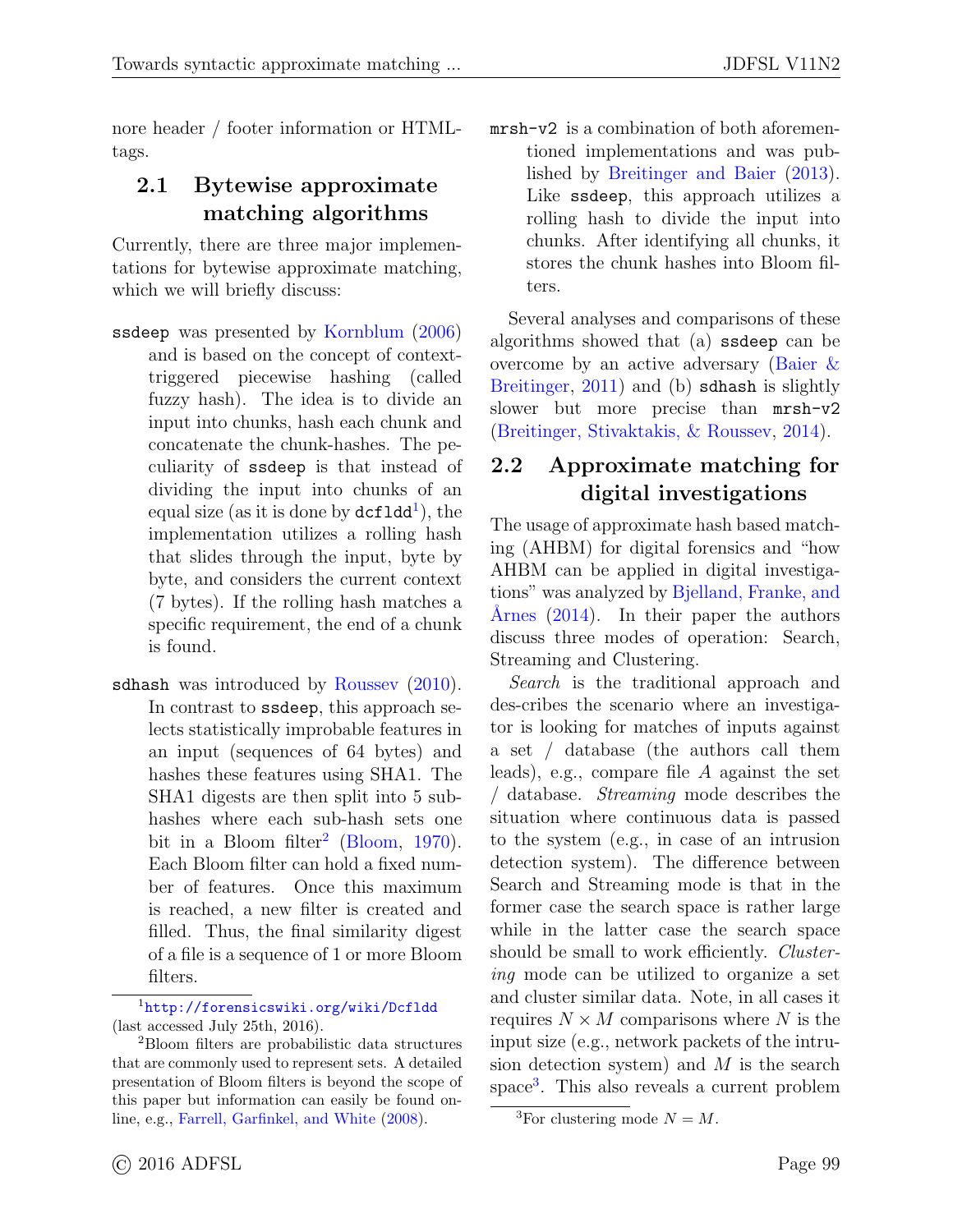approximate matching faces – the runtime efficiency for large sets is impractical.

### <span id="page-4-0"></span>2.3 E-mail structure and their similarity

This subsections briefly explains the structure of e-mails followed by an explanation of similarities between them.

EML is a file extension for an e-mail mes-sage saved to a file<sup>[4](#page-1-0)</sup> and is made up of a header and a text body text written by a user.

An e-mail header is made up of different fields, e.g., Message-ID, Date, From, To, Subject, Cc, Mime-Version, Content-Type, Content-Transfer-Encoding, Bcc, X-Header. X-Headers are additional personalized information in the header that can be added. An example is given in the following:

```
ans@thyme>
Date: Sun, 7 Jan 2001 15:07:00 -0800 (PST)
From: gwdorsey@aol.com
To: jeffrey.a.shankman@enron.com
Subject: Re: fert
Cc: whalley@enron.com
Mime-Version: 1.0
Content-Type: text/plain; charset=us-ascii
Content-Transfer-Encoding: 7bit
Bcc: whalley@enron.com
X-From: GWDORSEY@aol.com
X-To: Jeffrey.A.Shankman@enron.com
X-cc: whalley@enron.com
X-bcc:
rs\All documents
X-Origin: SHANKMAN-J
X-FileName: jshankm.nsf
```
As indicated by [Bjelland et al.](#page-11-4) [\(2014\)](#page-11-4), "the majority of the resulting matches fell into one of these three manually defined categories:

- Reply: When the number of matches where either e-mail is a follow up on another e-mail.
- Similar conversation: When e-mails with different subjects and content, sent to and from the same set of e-mail addresses.
- Different header: When identical emails found in different folders."

# 3. PROBLEM AND **CONCEPT** DESCRIPTION

Message-ID: <23335327.1075851772982.JavaMail.evdesired property, it may also lead to un-Bytewise approximate matching considers the complete input and works very precisely – even small commonalities are usually identified and lead to a match. While this is wanted results. For instance, almost all files include metadata such as headers, footers, file signatures, information of options, structural information and so on, which is often common independent of the actual file content. In other words, metadata can influence the matching process and lead to unwanted results. We claim that for investigation purposes it can be beneficial to pre-process inputs, i.e., separating the metadata from the content.

X-Folder: \Jeffrey\_Shankman\_Nov2001\Notes Folde For our testing, we use two independent test sets that are analyzed separately – one set consisting of DOC, PDF, HTML (more details see Sec. [4.1\)](#page-5-1) and a second one consisting of EML files (see Sec. [4.2\)](#page-8-0). Both sets contain metadata and were analyzed using the existing, well-established bytewise ap-proximate matching tool sdhash<sup>[5](#page-1-0)</sup> v3.4 from [Roussev](#page-12-3) [\(2010\)](#page-12-3) in regular mode, with a preprocessing step.

<sup>4</sup>See RFC2822 from [Resnick](#page-12-5) [\(2001\)](#page-12-5) and RFC1521 from [Borenstein and Freed](#page-11-5) [\(1993\)](#page-11-5).

<sup>5</sup><http://roussev.net/sdhash/sdhash.html> (last accessed July 25th, 2016).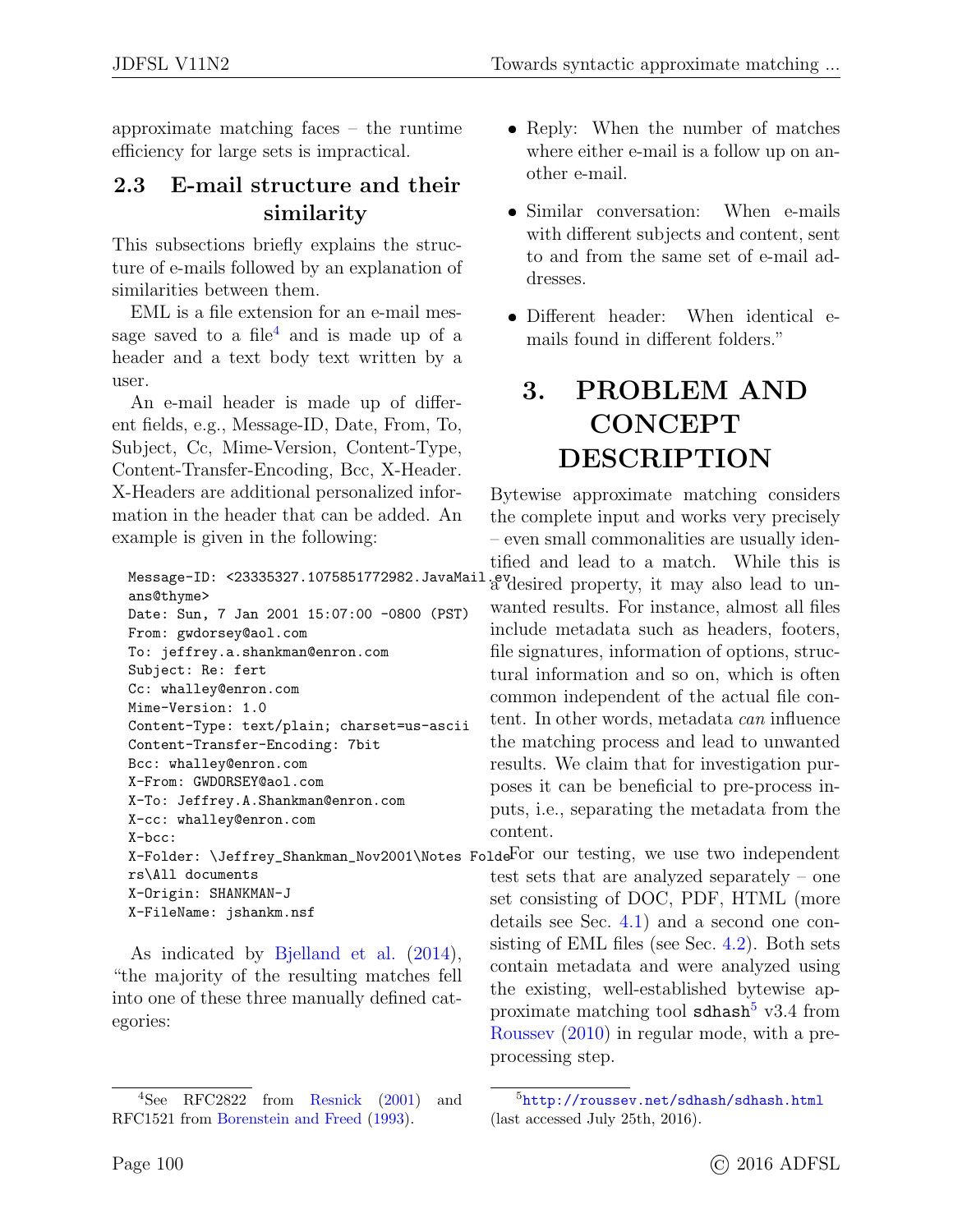During our experiment we first compared the sets directly using sdhash and second, we applied a pre-processing to separate the metadata before running the comparison with the identical algorithm. We compared our results based on the parameters:

$$
Precision = \frac{TP}{TP + FP}
$$
  
Recall = 
$$
\frac{TP}{TP + FN}
$$
  
Accuracy = 
$$
\frac{TP + TN}{TP + TN + FP + FN}
$$
  
Force = 
$$
2 * \frac{Precision * Recall}{Precision + Recall}
$$

where TP are true positives, TN are true negatives, FP are false positives and FN are false negatives. The F-score is the harmonic mean of precision and recall, so it can be seen as a weighted average of the precision and re-call<sup>[6](#page-1-0)</sup>. According to the tutorial from Roussev[7](#page-1-0) , "when applied to simple file types, such as text, scores as low as 5 could be significant." Therefore, a score of  $5 \leq score \leq 100$ implies a positive match (TP and FP). The challenging part is to categorize the matches into one of the categorizes which is discussed in the corresponding subsection.

Note, we are not claiming that content matches are more important than metadata matches or vice versa. As will be discussed later, there can be scenarios where these matches are desired, e.g., identify photos that were taken with the same camera. However, we argue that investigators should be aware of the differences of results (preprocessing vs. no pre-processing).

We want to point out that if this preprocessing step can be done based on the byte level, this defines it as syntactic ap-

proximate matching<sup>[8](#page-1-0)</sup>. Although for some of our tested file types the pre-processing is not based on the byte level, we will use the terms bytewise and syntactic approximate matching for the remainder of this paper.

## <span id="page-5-0"></span>4. EXPERIMENTAL RESULTS

This section discusses our experimental results. In Sec. [4.1](#page-5-1) we describe our findings for the DOC, PDF and HTML. The following two sections present the results for EML where Sec. [4.2](#page-8-0) describes the content based matches and Sec. [4.3](#page-9-0) the metadata matches.

### <span id="page-5-1"></span>4.1 Assessment for DOC, PDF and HTML (content)

The first paragraph will detail our test-set while the second paragraph will outline our results.

Test-set description. Our first test set consists of three file types: DOC, PDF and HTML and is used to test the impact of preprocessing among different text file formats.

The procedure was as follows: (1) randomly select content for 15 files (.txt files) from the Open American National Corpus (OANC[9](#page-1-0) ), (2) manually copy and modify the content according to Table [1](#page-6-0) (column one), (3) manually copy the modified version again and modify it (column two) and (4) replicate the files in all three formats which results in 45 files total (15 DOC, 15 PDF and 15 HTML).

For instance, 1-1 is the modified version of file 1; 1-2 is the modified version of file 1-1.

<sup>&</sup>lt;sup>6</sup>[https://en.wikipedia.org/wiki/F1](https://en.wikipedia.org/wiki/F1_score)\_score (last accessed July 25th, 2016).

<sup>7</sup>[http://roussev.net/sdhash/tutorial/](http://roussev.net/sdhash/tutorial/03-quick.html) [03-quick.html](http://roussev.net/sdhash/tutorial/03-quick.html) (last accessed July 25th, 2016).

<sup>8</sup>As by the definition, syntactic approaches take file type specific structures into account but also work on the byte level, e.g., ignore the header of a TCP packet.

<sup>&</sup>lt;sup>9</sup>Open ANC is a massive electronic text dataset written in American English and available at <http://www.anc.org/data/oanc/download> (last accessed July 25th, 2016)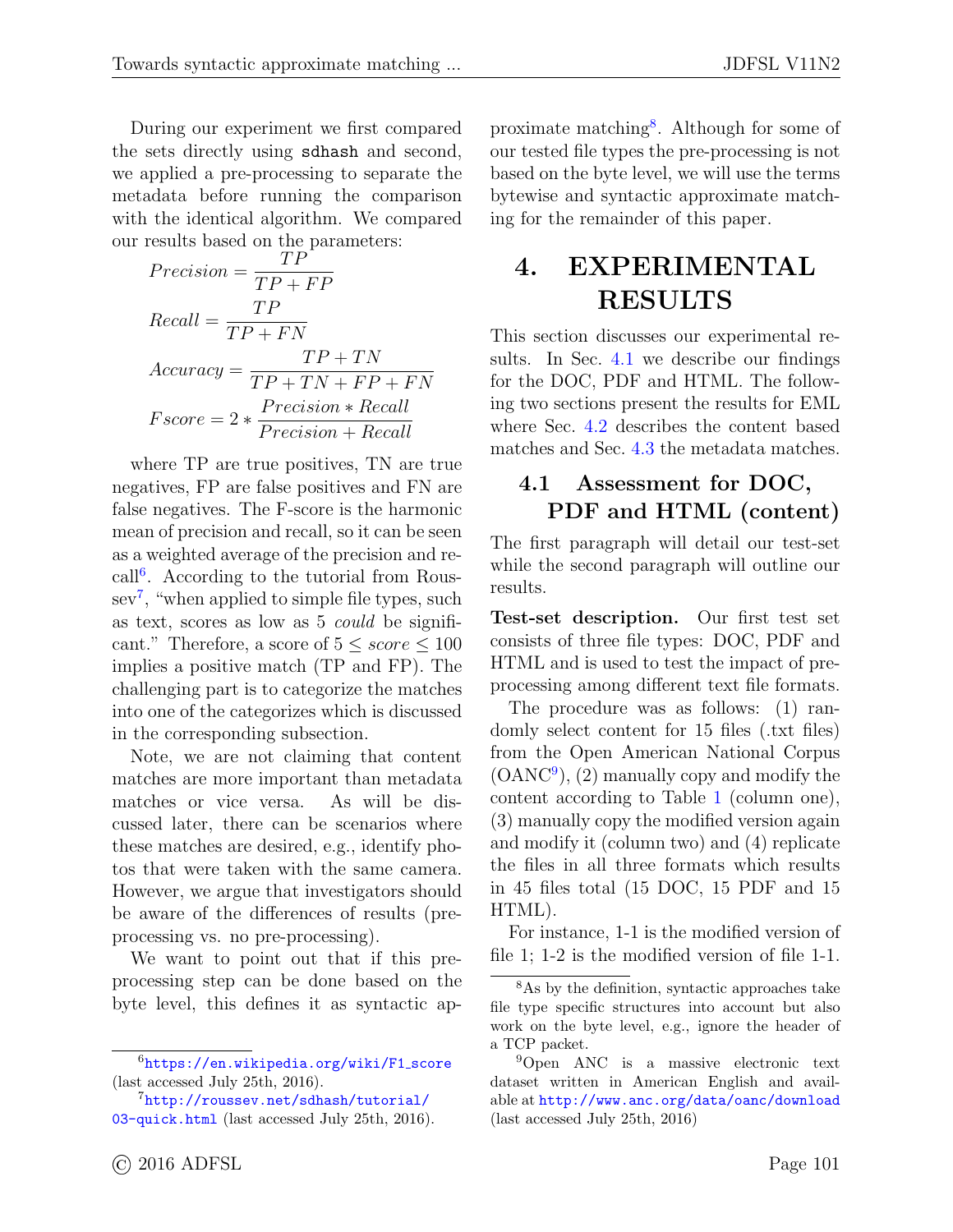<span id="page-6-0"></span>

| No.            |          | First modification details                                             | Second modification details |                                                              |  |
|----------------|----------|------------------------------------------------------------------------|-----------------------------|--------------------------------------------------------------|--|
| $\mathbf 1$    | $1 - 1$  | removed table format                                                   | $1-2$                       | removed partial contents                                     |  |
| $\overline{2}$ | $2 - 1$  | removed table format                                                   | $2 - 2$                     | adjusted font style (size, bold)                             |  |
| 3              | $3-1$    | changed a two-column layout to<br>one column                           | $3-2$                       | removed partial contents and ad-<br>justed font style (bold) |  |
| $\overline{4}$ | $4 - 1$  | changed a two-column layout to<br>one column                           | $4 - 2$                     | removed partial contents and ad-<br>justed font style (bold) |  |
| 5              | $5-1$    | removed partial contents and back-<br>ground color                     | $5-2$                       | changed template like item no. 7's<br>modification           |  |
| 6              | $6-1$    | removed partial contents and back-<br>ground color                     | $6-2$                       | changed template like 9s'                                    |  |
| $\overline{7}$ | $7 - 1$  | removed partial contents<br>and<br>changed template like 5s'           | $7-2$                       | changed template like 9-1s'                                  |  |
| 8              | $8 - 1$  | changed template like 3s'                                              | $8 - 2$                     | removed and added partial con-<br>tents                      |  |
| 9              | $9 - 1$  | added table and changed template                                       | $9 - 2$                     | removed partial contents                                     |  |
| 10             | $10-1$   | adjusted font style (italic, under-<br>line, bold) and removed partial | $10-2$                      | adjusted template like 9-1s' and<br>contents' order          |  |
|                |          | contents                                                               |                             |                                                              |  |
| 11             | $11 - 1$ | removed hyperlinks                                                     | $11-2$                      | adjusted font style (font, color)                            |  |
| 12             | $12 - 1$ | adjusted font style (font, color)                                      | $12-2$                      | removed hyperlinks                                           |  |
| 13             | $13-1$   | changed template                                                       | $13-2$                      | changed template                                             |  |
| 14             | $14 - 1$ | changed template like 13-1s'                                           | $14 - 2$                    | changed template like 13-2s'                                 |  |
| 15             | $15 - 1$ | adjusted paragraph setup<br>and<br>added background and watermark      | $15-2$                      | changed template and removed<br>partial contents             |  |

| Table 1. The modification details of DOC, PDF and HTML test set. |  |  |
|------------------------------------------------------------------|--|--|
|------------------------------------------------------------------|--|--|

On the other hand file1.pdf, file1.html and file1.doc share the same content but have a different file type. As all files are available in three types, there are 135 files  $(= 3 \text{ types} \times 3 \text{ modifications} \times 15 \text{ files})$  in total within the test set. We know that this is a small number, however, it provides a first outlook on how syntactic approaches can impact the results.

Pre-processing. In this case the preprocessing is done using Apache Tika[10](#page-1-0) which can extract the content of text based files. Although we only created PDF, HTML, and DOC, Tika supports many other file types too and is open source.

As a very last step, we replaced identical consecutive spacing characters (i.e., 2 or more spaces / newlines) by a single one, e.g., two space are replaced by a single one. A space followed by a newline will remain as is.

Classification of the results. Since we manually created these files, we know which files are similar and should produce matches. Thus, calculating precision, recall and accuracy is straight forward.

 $10$ Tika, Apache Software Foundation, [https://](https://tika.apache.org) [tika.apache.org](https://tika.apache.org) (last accessed July 25th, 2016).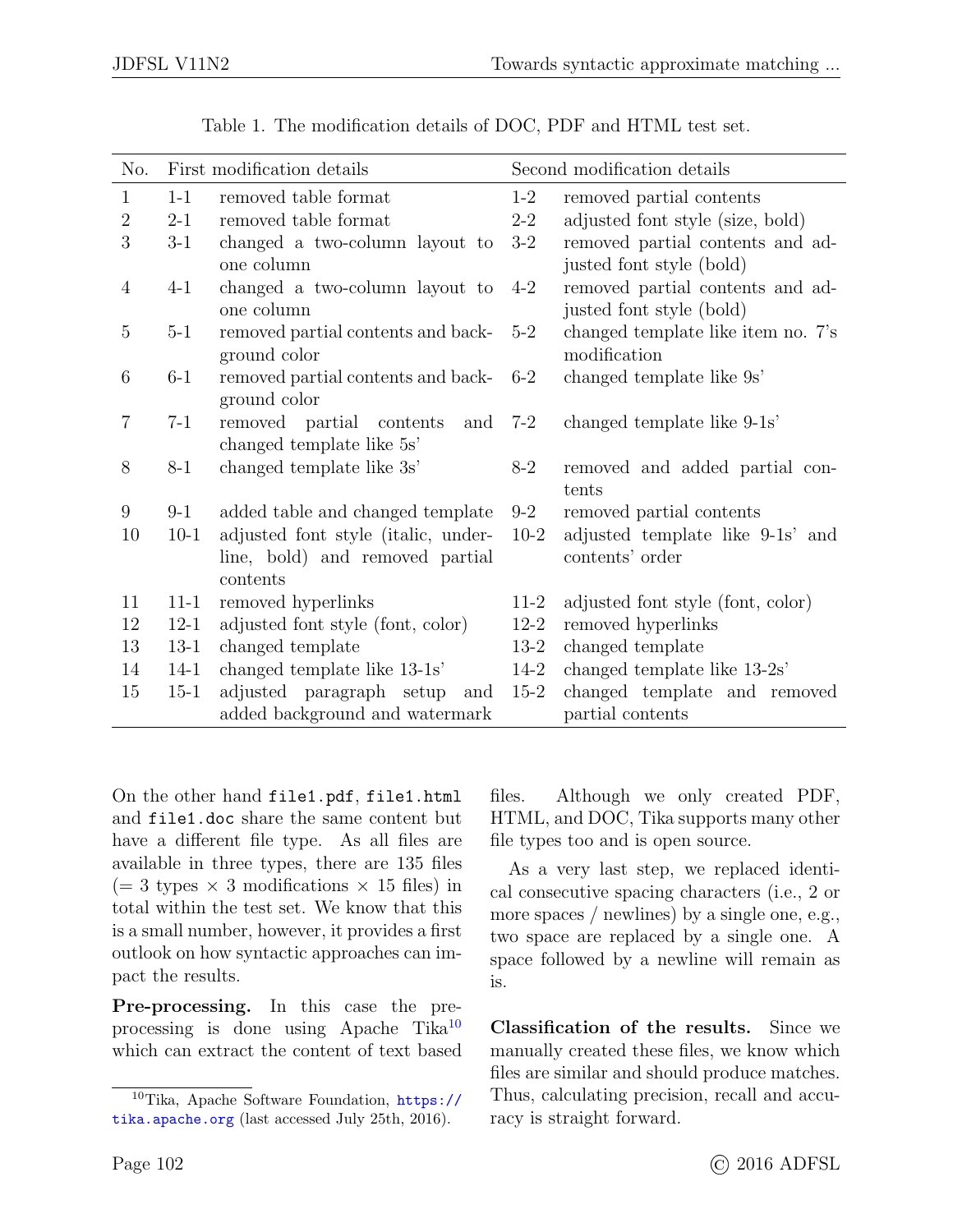|           | Original<br>set | Pre-processed set |
|-----------|-----------------|-------------------|
| TP        | 71              | 433               |
| TN        | 7614            | 8507              |
| FP        | 586             | $\mathbf{0}$      |
| FN        | 744             | 105               |
| Precision | 0.10807         | 1.00000           |
| Recall    | 0.08712         | 0.80483           |
| Accuracy  | 0.85247         | 0.98839           |
| $F-$      | 0.09647         | 0.89186           |
| score     |                 |                   |

<span id="page-7-0"></span>Table 2. Results of sdhash with and without pre-processing.

Test results. The all-against-all comparison of the results in 9045 comparisons (selfcomparisons are eliminated). A summary of the results is given in Table [2.](#page-7-0) As can be seen, there is a huge difference for all the numbers.

The Original files yielded  $(71 + 586 = 657)$ matches while 433 matches were found in the Pre-processed set. The reason for the false positives in Original set is the common bytes among the same format files, e.g., word documents share large low-entropy sequences in their header. It is notably that all positives matches (true positives and false positives) in the O-set are based on matches of the same file type. This results from a different encoding scheme of content text throughout the analyzed file-formats. Another eyecatching fact is that there are zero false positives in the P-set which results in a precision of 1.00. The number of false negatives is about 7 times lower for the P-set and thus also significantly better.

Next, we focus on the distribution of the similarity score for the matches (true positives + false positive). The true positives and false positive for the O-set are depicted in Fig. [1](#page-7-1) and Fig. [2.](#page-7-2)

<span id="page-7-1"></span>

Figure 1. Distribution of the similarity score in TP for O-set (DOC, PDF, HTML).

<span id="page-7-2"></span>

Figure 2. Distribution of the similarity score in FP for O-set (DOC, PDF, HTML).

While most of the scores for the false positives are rather low (almost all a 25 or less), the true positives scores are spread over the complete width. Thus, introducing a threshold (e.g.,  $t > 25$ ) is only partially effective – on the one hand it will eliminate the false positives and on the other it will also increase the false negatives.

Fig. [3](#page-8-1) shows the distribution of the true positives for the P-set (since there are no FP, no figure is required). Compared to the TP from the O-set, the majority of matches have rather high scores (40 and higher). This is due to the comparison algorithm from sdhash which (roughly speaking) correlates the amount of overlap with the total input size.

© 2016 ADFSL Page 103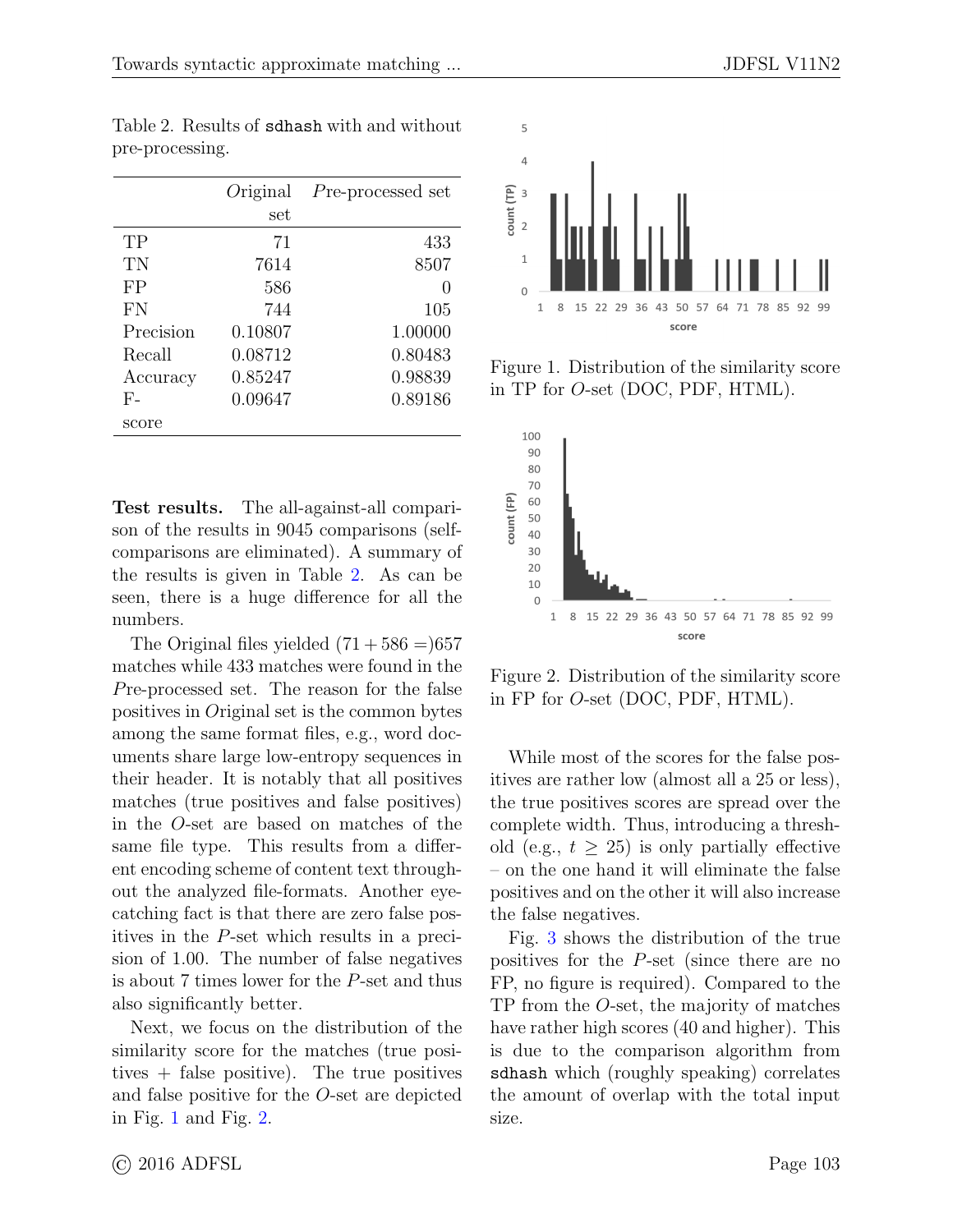<span id="page-8-1"></span>

Figure 3. Distribution of the similarity score in TP for P-set (DOC, PDF, HTML).

#### <span id="page-8-0"></span>4.2 Assessment for e-mail (content)

The first paragraph will detail our test-set while the second paragraph will outline our results.

Test-set description. Our second set consists of EML files from the Enron set<sup>[11](#page-1-0)</sup> introduced by [Klimt and Yang](#page-12-6) [\(2004\)](#page-12-6). This set has a total of 680,579 real world e-mails from 150 users from the same company<sup>[12](#page-1-0)</sup>.

Since a lot of the evaluation is done manually, we first reduced the set to 17,831 emails from five different users. This subset contains e-mails from all directories such as incoming, outgoing, deleted, etc. Next, we randomly selected 30 e-mails that were compared against this subset which results in 534, 930 = 17, 831  $\times$  30 comparisons.

Pre-processing. Our pre-processing simply separates the headers and the content (e-mail body). Note, sdhash requires a minimum input size of  $512 \text{ bytes}^{13}$  $512 \text{ bytes}^{13}$  $512 \text{ bytes}^{13}$ . If the pre-

<sup>13</sup>[http://roussev.net/sdhash/tutorial/](http://roussev.net/sdhash/tutorial/03-quick.html) [03-quick.html](http://roussev.net/sdhash/tutorial/03-quick.html) (last accessed July 25th, 2016). processing of the EML file caused a smaller output, we randomly selected a different EML file.

Classification of the results. In contrast to the our first set which was manually created, the challenging part here is to differentiate between TP, FP, FN and TN (the set is not labeled). Therefore, the categorization process is based on two steps. First, we adopt the idea from [Bjelland et al.](#page-11-4) [\(2014\)](#page-11-4) and second, do a manual comparison. More precisely, we did the following:

Positives: If a match fell into the categories 'reply' and 'different header' (compare last paragraph Sec. [2.3\)](#page-4-0), we rate this as a true positive. This decision was made based on the subjects of the e-mails – if the subject of two e-mails coincide, we rated this as a TP. We are aware that in some scenarios this might be incorrect (e.g., "RE: monthly report") but we believe this is the minority of emails.

If matches were based on 'similar conversation' (i.e., header information only caused the match<sup>[14](#page-1-0)</sup>), we rated this as a false positive. For all remaining ones we manually analyzed the match and added it to the corresponding category: TP or FP.

Negatives: To verify that we do not miss matches (false negatives), we first analyzed the corpus with ssdeep to see if this algorithm identifies any additional matches. In a second step, we performed a keyword search throughout the e-mails. That is, we selected up to 5 keywords from each of our 30 e-mails subset and searched for them in the 17,831 e-mails. If one keyword was found, both e-mails were compared intensely (manually) to see if it is a false negative.

<sup>11</sup><https://www.cs.cmu.edu/~./enron> (last accessed July 25th, 2016).

<sup>12</sup>To the best of our knowledge, this is the only freely available e-mail dataset and thus we could not mix the e-mails with e-mails from a different company.

<sup>&</sup>lt;sup>14</sup>Of course, this is only possible for the  $O$ -set.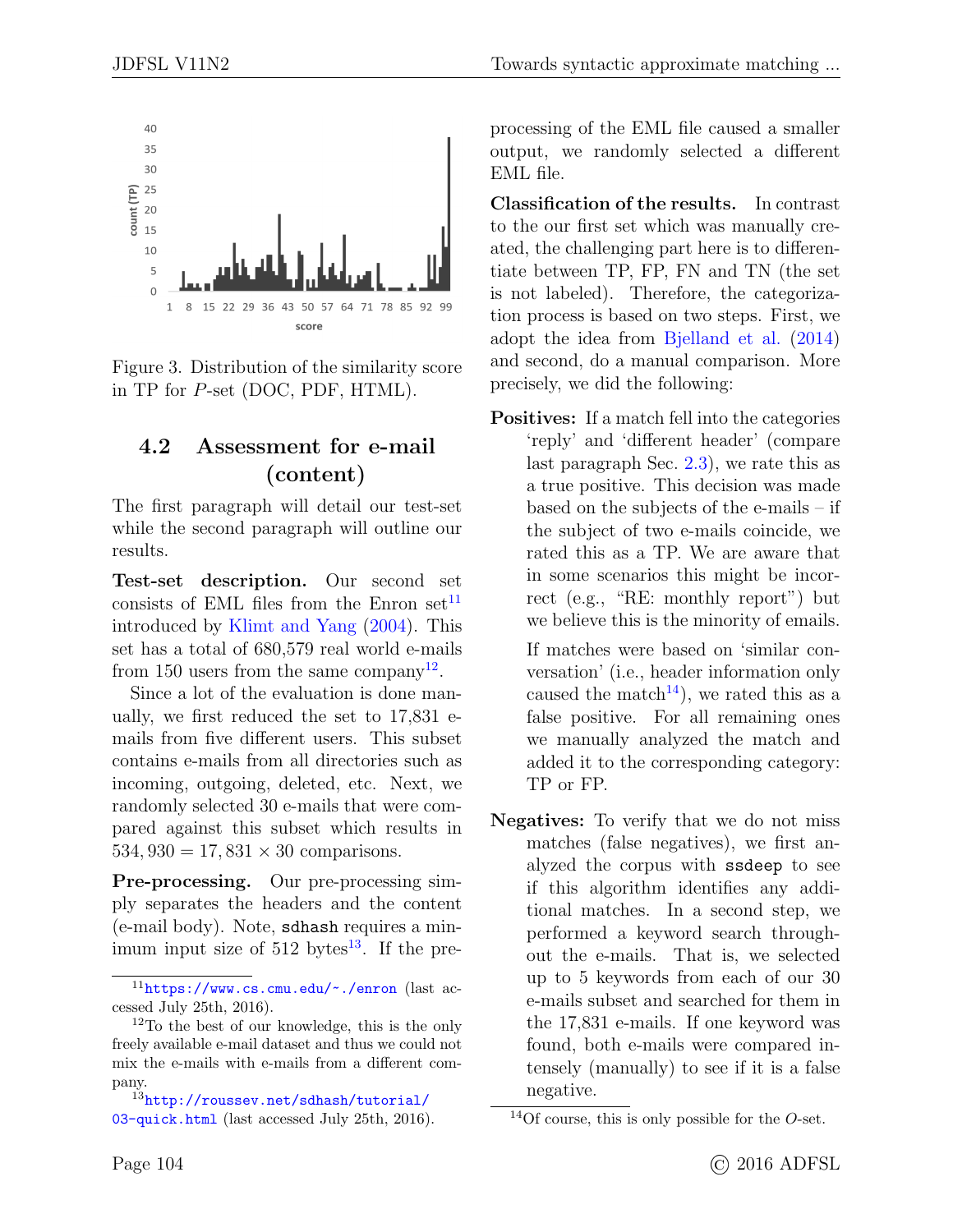Test results. A summary of the results is given in Table [3.](#page-9-1) As can be seen, there is a significant difference for the detection rates which is due to the false positives.

<span id="page-9-1"></span>Table 3. Results of sdhash with and without pre-processing based on the 30 e-mails.

|           | Original<br>set | Pre-processed set |
|-----------|-----------------|-------------------|
| TP        | 193             | 198               |
| TN        | 534,425         | 534,702           |
| FP        | 277             | 1                 |
| FN        | 35              | 31                |
| Precision | 0.41064         | 0.99498           |
| Recall    | 0.84649         | 0.86463           |
| Accuracy  | 0.99942         | 0.99994           |
| Fscore    | 0.55301         | 0.92523           |

For the O-set, sdhash identifies a total of  $(193 + 277) = 470$  matches while for the Pset there are only 199. While in both cases the outcome for TP, TN and FN is almost identical, there is a major difference for the false positives, which causes dropped precision rate. The minor difference in the accuracy rate originates from the large number of true negatives in both scenarios. Thus, in this case the F-score is a more significant measure of accuracy.

Fig. [4](#page-9-2) and Fig. [5](#page-9-3) shows the distribution of the similarity score for the O-set for the true positives and false positives, respectively.

Similar to our first test, the true positives are spread over the complete width while the false positives bunch up in the lower half (most match scores are  $\leq 40$ ). Again, it is not possible to identify an appropriate threshold to separate true and false positives because this will cause additional work for an investigator in a real world scenario.

Although the true positives for the P-set range from 5 to 100 (see Fig. [6\)](#page-10-0), the majority of matches obtain high scores. On the

<span id="page-9-2"></span>

Figure 4. Distribution of the similarity score in TP for O-set (EML content).

<span id="page-9-3"></span>

Figure 5. Distribution of the similarity score in FP for O-set (EML content).

other hand, the similarity score for the false positives was exactly 5.

### <span id="page-9-0"></span>4.3 Assessment for e-mail (metadata)

In this test scenario, we focus on the false positives from the previous section. As discussed by [Bjelland et al.](#page-11-4) [\(2014\)](#page-11-4), there are scenarios where headers share relevant information: "similar conversation" (i.e., caused by the 'from', 'to' and 'cc' fields in the header). Therefore, we changed our preprocessing so that now only header information is considered.

Test results. Running our test on the subset showed that many e-mail headers only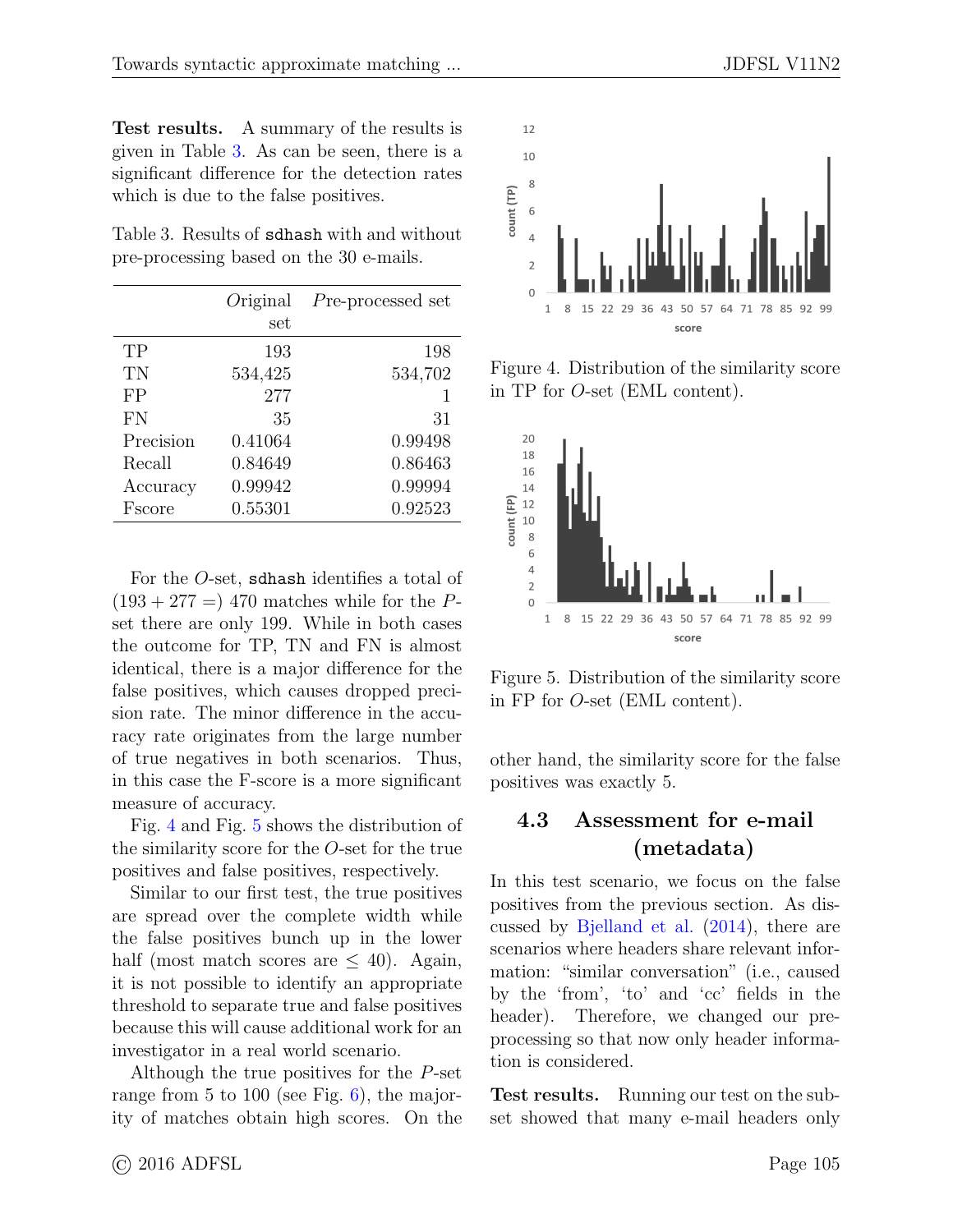<span id="page-10-0"></span>

Figure 6. Distribution of the similarity score in TP for P-set (EML content).

<span id="page-10-1"></span>Table 4. Results of sdhash Information of 10 input e-mails headers where the header size is over 512 bytes.

| Input $#$      | Header size (bytes) | to | $_{\rm cc}$      |
|----------------|---------------------|----|------------------|
| 1              | 2,845               | 27 | $\left( \right)$ |
| 2              | 1,612               | 13 | $\theta$         |
| 3              | 1,150               | 17 | $\left( \right)$ |
| $\overline{4}$ | 1,532               | 8  | 3                |
| 5              | 7,486               | 64 | 1                |
| 6              | 5,170               | 57 | $\left( \right)$ |
| 7              | 2,388               | 28 | $\left( \right)$ |
| 8              | 1,815               | 30 | $\left( \right)$ |
| 9              | 2,231               | 21 | $\mathcal{O}$    |
| 10             | 3,795               | 32 | 2                |

had a short subject and a single recipient address. Thus, these headers did not fulfill the 512 byte requirement from sdhash.

Additional tests. We conducted additional test to verify our hypothesis of matches are caused by similar conversation. We randomly selected 10 e-mails from our e-mail subset where the header size was at least 512 bytes. Table [4](#page-10-1) provides a brief summary of the selected e-mails where the 'to' and 'cc' column represent the number of addresses in 'to' and 'cc' header fields, respectively.

Next, sdhash was utilized to compare these 10 e-mails against the subset. The results are summarized by Table [5.](#page-14-0) Column 1 shows the e-mail identifier followed by the sdhash similarity score. Column 3 and 4 show the overlap of e-mail addresses in these fields. More specifically, let  $H1_x$  denote the set of all e-mail addresses in e-mail header 1 and let  $H2<sub>x</sub>$  denote the set of all e-mail addresses in header 2 where  $x \in \{to, cc\}$ . Then, 'common to' is  $|(H1_{to} \cap H2_{to})|$  and 'common cc' is  $|(H1_{cc} \cap H2_{cc})|$ . Accordingly, common rate  $(\%) = |H1 \cap H2| / |H1| \times 100$ . The 'identical result count' is the amount of identical matches (columns on the left are identical).

For instance, let us focus on the input  $#2$ block. Row 1 indicates that there was a header with 13 'to' e-mail address matches and none in the cc field. This corresponds a common rate of 100% (according to Table [4](#page-10-1) e-mail 2 contains 13 addresses). sdhash returned a similarity score of 80. As indicated by the last column, there was only 1 match. Note, for input  $#2$  row 5 there were 5 matches where sdhash output a similarity score of 6 but 'common to' was 0. The total amount of matches for a given input can be calculated by adding up the last row, e.g., for input  $#1$  sdhash returned 15 matches.

The results show that it is possible to run algorithms on metadata, however there are several false positives where the actual overlap of e-mail addresses is 0 but sdhash outputs a match. Recall, this is not necessarily a false positive from the algorithm itself but from an investigation perspective – only irrelevant header data overlap. On the other hand, analyzing metadata can provide useful information, e.g., see inputs 4, 7 and 9, where it clearly identifies e-mails that were sent to the same user group.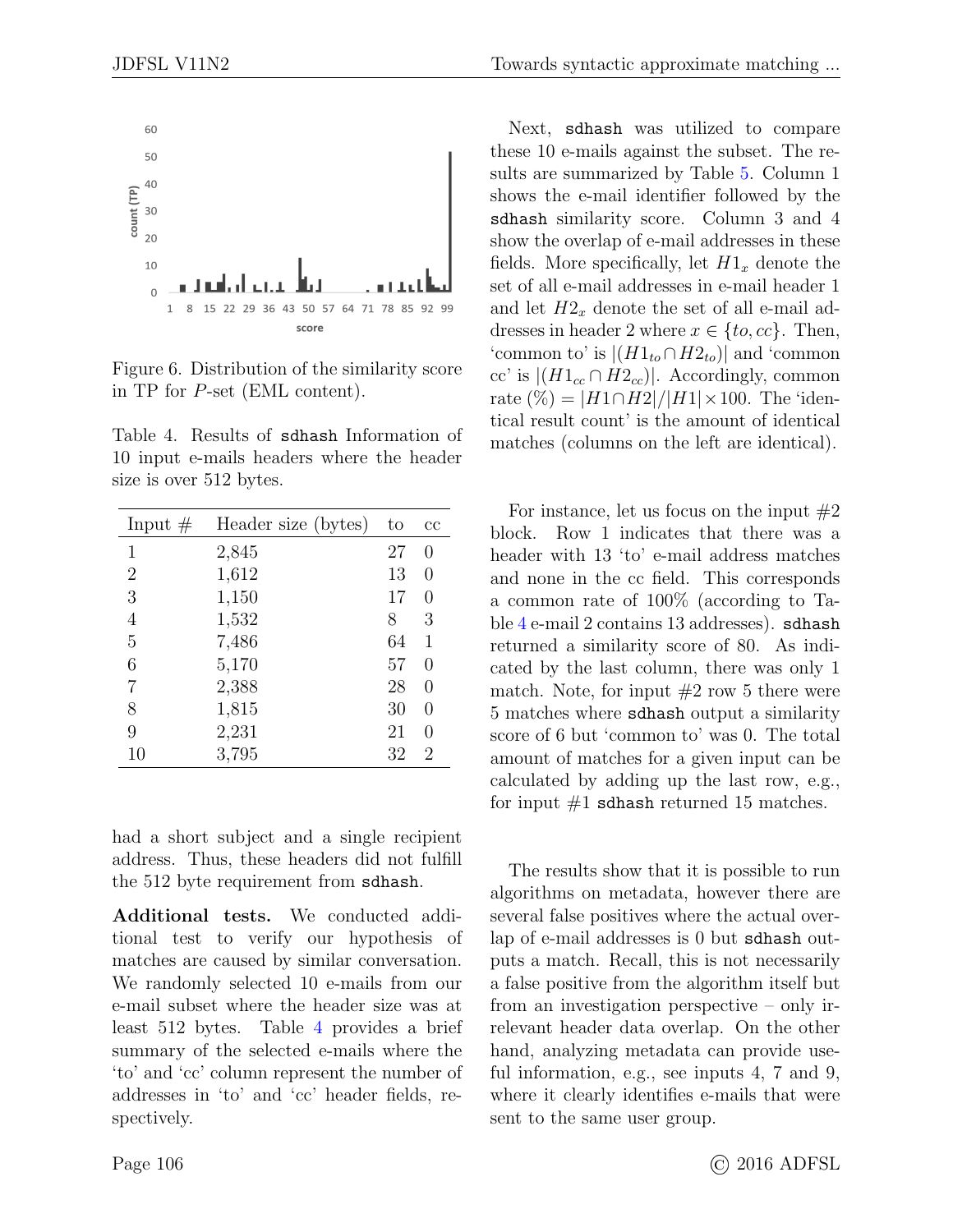## 5. CONCLUSION

While current bytewise approximate matching algorithms work precisely, they may be too precise for real-world scenarios. We therefore tested a pre-processing of inputs which can be seen as a step towards syntactic approximate matching. Our experiments demonstrated that simple preprocessing steps can significantly impact the quality of the results. This will be extremely helpful for formats that represent similar information but utilize a different char-set or encoding. On the other hand, as indicated by the metadata test, it also can be useful to compare metadata only (e.g., to identify e-mails that were sent to the same group of people).

A drawback of this procedure is the file type dependency. While the traditional algorithms work independent of the type, syntactic approaches require an awareness of the file type. Furthermore, it is an additional step that will slow down the overall runtime efficiency.

Despite this drawback, we suggest considering the internal structure for common file types and therefore go towards syntactic approximate matching. One possibility would be a two-step procedure: (1) known types are pre-processed while (2) unknown are processed by bytewise approximate matching.

## ACKNOWLEDGMENTS

We would like to thank Vikram S. Harichandran for the support when finalizing this article. This research was supported by the Public Welfare and Safety Research Program through the National Research Foundation of Korea (NRF) funded by the Ministry of Science, ICT and Future Planning (NRF-2012M3A2A1051116).

### REFERENCES

- <span id="page-11-3"></span>Baier, H., & Breitinger, F. (2011, May). Security Aspects of Piecewise Hashing in Computer Forensics. IT Security Incident Management & IT Forensics  $(MF)$ , 21–36. doi: 10.1109/IMF.2011.16
- <span id="page-11-4"></span>Bjelland, P. C., Franke, K., & Årnes, A. (2014, May). Practical use of approximate hash based matching in digital investigations. Digital Investigation, 11 , 18–26. Retrieved from [http://dx.doi.org/10.1016/](http://dx.doi.org/10.1016/j.diin.2014.03.003) [j.diin.2014.03.003](http://dx.doi.org/10.1016/j.diin.2014.03.003) doi: 10.1016/j.diin.2014.03.003
- <span id="page-11-1"></span>Bloom, B. H. (1970). Space/time trade-offs in hash coding with allowable errors. Communications of the ACM, 13, 422–426.
- <span id="page-11-5"></span>Borenstein, N. S., & Freed, N. (1993, September). Mime (multipurpose internet mail extensions) — part one: Mechanisms for specifying and describing the format of internet message bodies (Tech. Rep.). Internet RFC 1521.
- <span id="page-11-2"></span>Breitinger, F., & Baier, H. (2013). Similarity preserving hashing: Eligible properties and a new algorithm mrsh-v2. In M. Rogers & K. Seigfried-Spellar (Eds.), Digital forensics and cyber crime (Vol. 114, pp. 167–182). Springer Berlin Heidelberg. Retrieved from [http://dx.doi.org/10.1007/](http://dx.doi.org/10.1007/978-3-642-39891-9_11) [978-3-642-39891-9](http://dx.doi.org/10.1007/978-3-642-39891-9_11)<sub>-</sub>11 doi: 10.1007/978-3-642-39891-9 11
- <span id="page-11-0"></span>Breitinger, F., Guttman, B., McCarrin, M., Roussev, V., & White, D. (2014, May). Approximate matching: Definition and terminology (Special Publication 800-168). National Institute of Standards and Technologies. Retrieved from

© 2016 ADFSL Page 107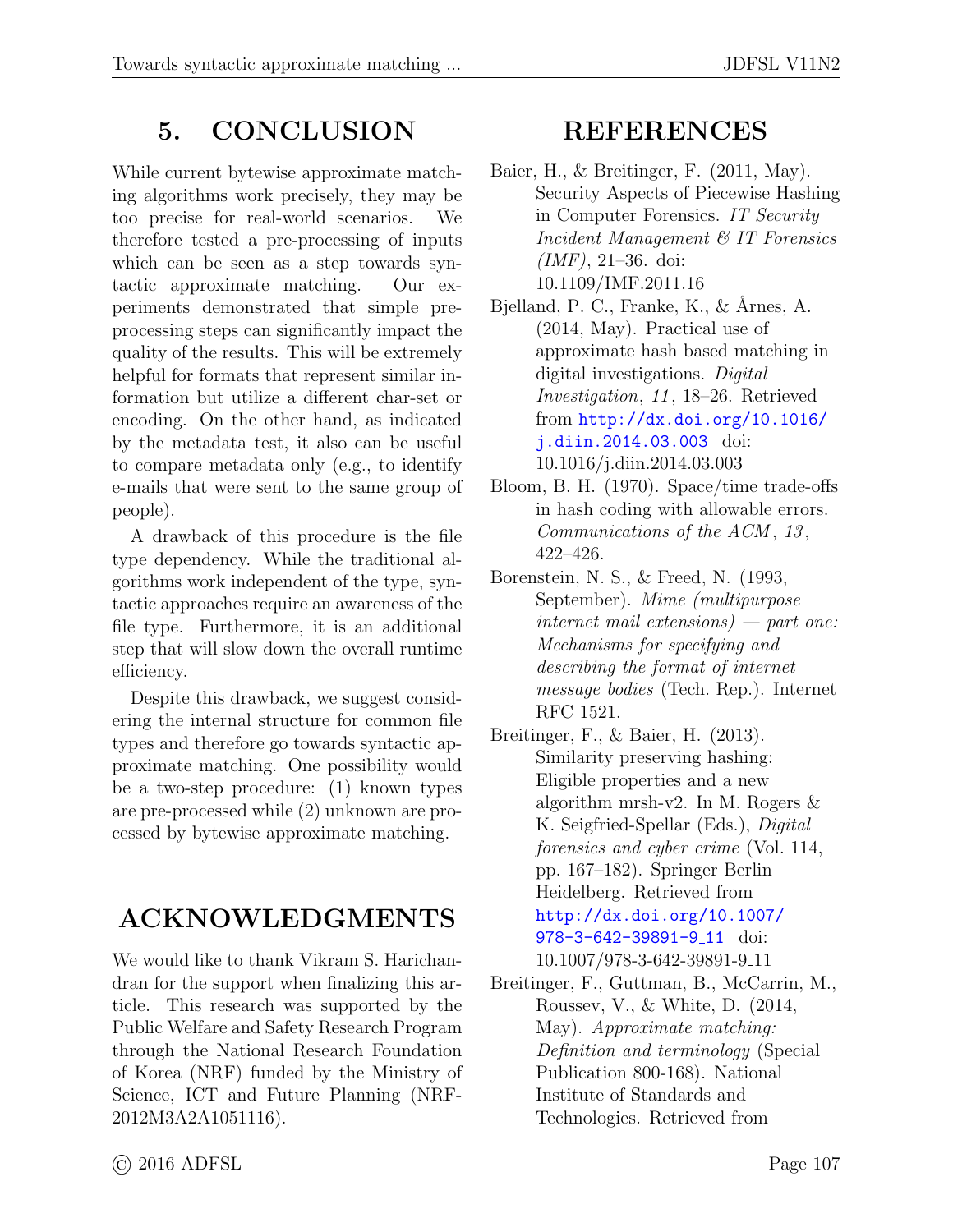#### [http://dx.doi.org/10.6028/](http://dx.doi.org/10.6028/NIST.SP.800-168) [NIST.SP.800-168](http://dx.doi.org/10.6028/NIST.SP.800-168)

- <span id="page-12-0"></span>Breitinger, F., Stivaktakis, G., & Roussev, V. (2014, June). Evaluating detection error trade-offs for bytewise approximate matching algorithms. Digital Investigation,  $11(2)$ , 81–89. Retrieved from [http://dx.doi.org/](http://dx.doi.org/10.1016/j.diin.2014.05.002) [10.1016/j.diin.2014.05.002](http://dx.doi.org/10.1016/j.diin.2014.05.002) doi: 10.1016/j.diin.2014.05.002
- <span id="page-12-4"></span>Farrell, P., Garfinkel, S. L., & White, D. (2008). Practical applications of bloom filters to the nist rds and hard drive triage. In Computer security applications conference, 2008. acsac 2008. annual (pp. 13–22).
- <span id="page-12-1"></span>Garfinkel, S. L., & McCarrin, M. (2015). Hash-based carving: Searching media for complete files and file fragments with sector hashing and hashdb. Digital Investigation, 14, S95–S105.
- <span id="page-12-6"></span>Klimt, B.,  $&$  Yang, Y.  $(2004)$ . The enron corpus: A new dataset for email classification research. In Machine learning: Ecml 2004 (pp. 217–226). Springer.
- <span id="page-12-2"></span>Kornblum, J. (2006, September). Identifying almost identical files using context triggered piecewise hashing. Digital Investigation,  $3, 91-97$ . Retrieved from [http://dx.doi.org/](http://dx.doi.org/10.1016/j.diin.2006.06.015) [10.1016/j.diin.2006.06.015](http://dx.doi.org/10.1016/j.diin.2006.06.015) doi: 10.1016/j.diin.2006.06.015
- <span id="page-12-5"></span>Resnick, P. (2001). RFC 2822: Internet message format (Tech. Rep.). IETF. Retrieved from [http://www.rfc-archive.org/](http://www.rfc-archive.org/getrfc.php?rfc=2822) [getrfc.php?rfc=2822](http://www.rfc-archive.org/getrfc.php?rfc=2822)
- <span id="page-12-3"></span>Roussev, V. (2010). Data fingerprinting with similarity digests. In K.-P. Chow & S. Shenoi (Eds.), Advances in digital forensics vi (Vol. 337, pp. 207–226). Springer Berlin Heidelberg. Retrieved from [http://dx.doi.org/](http://dx.doi.org/10.1007/978-3-642-15506-2_15) [10.1007/978-3-642-15506-2](http://dx.doi.org/10.1007/978-3-642-15506-2_15) 15

doi: 10.1007/978-3-642-15506-2\ 15